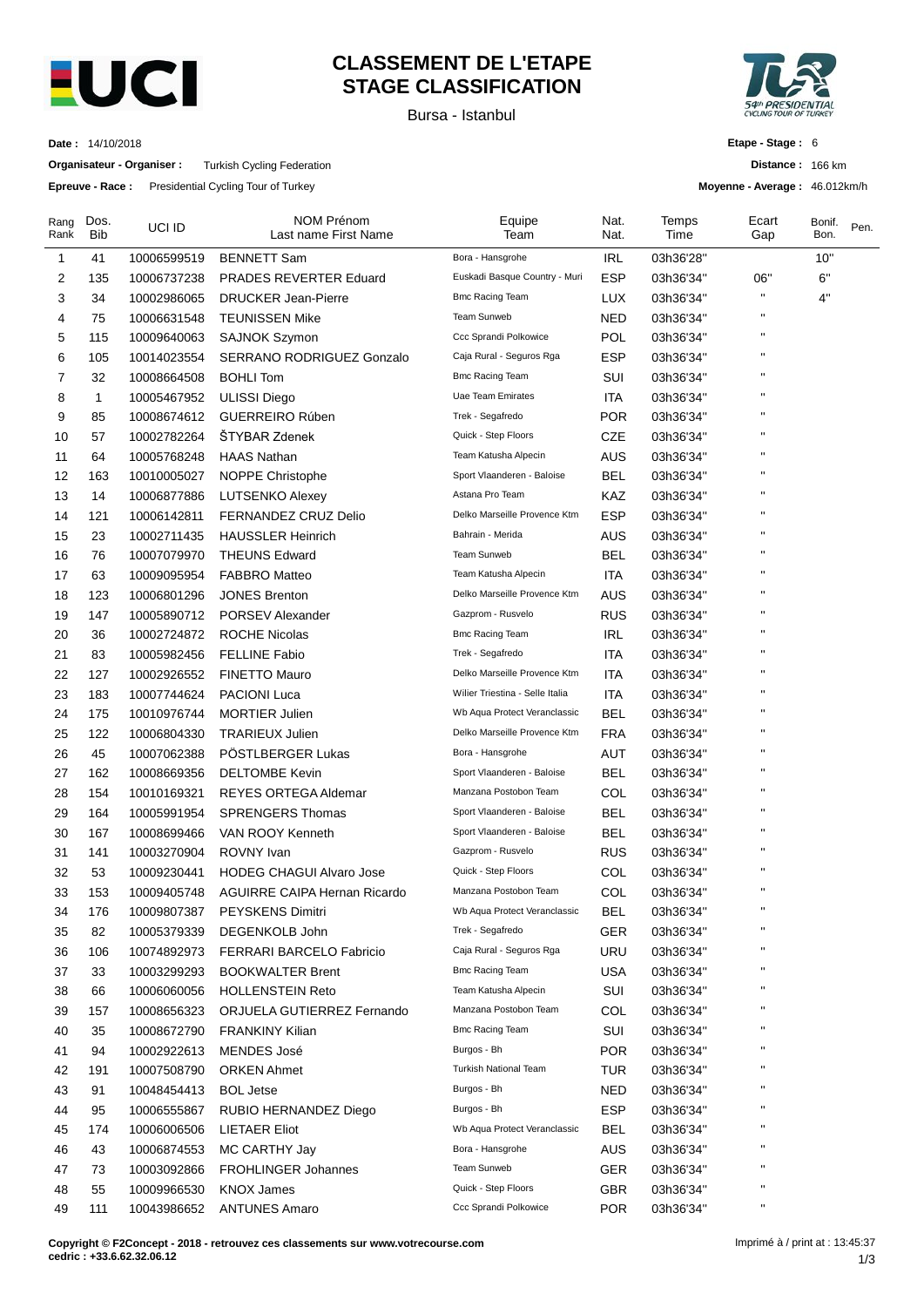| 50  | 102            | 10006878900 | <b>REIS Rafael</b>                | Caja Rural - Seguros Rga        | <b>POR</b> | 03h36'34" |                    |              |
|-----|----------------|-------------|-----------------------------------|---------------------------------|------------|-----------|--------------------|--------------|
| 51  | 171            | 10049906682 | <b>MASSON Christophe</b>          | Wb Aqua Protect Veranclassic    | <b>FRA</b> | 03h36'34" | П                  |              |
| 52  | 151            | 10003274439 | DUARTE AREVALO Fabio Andres       | Manzana Postobon Team           | COL        | 03h36'34" | н                  |              |
| 53  | 24             | 10004505531 | NAVARDAUSKAS Ramunas              | Bahrain - Merida                | LTU        | 03h36'34" | $\blacksquare$     |              |
| 54  | 165            | 10008699163 | VAN GOMPEL Mathias                | Sport Vlaanderen - Baloise      | BEL        | 03h36'34" | $\pmb{\mathsf{H}}$ |              |
| 55  | 51             | 10005335283 | <b>DECLERCQ Tim</b>               | Quick - Step Floors             | <b>BEL</b> | 03h36'34" | $\blacksquare$     |              |
| 56  | 92             | 10014208258 | <b>CABEDO CARDA Oscar</b>         | Burgos - Bh                     | <b>ESP</b> | 03h36'34" |                    |              |
| 57  | 116            | 10009765254 | <b>BROZYNA Piotr</b>              | Ccc Sprandi Polkowice           | <b>POL</b> | 03h36'34" |                    |              |
| 58  | 152            | 10010985939 | SIERRA SANCHEZ Yecid Arturo       | Manzana Postobon Team           | COL        | 03h36'34" | $\blacksquare$     |              |
| 59  | 97             |             | <b>MITRI James</b>                | Burgos - Bh                     | NZL        |           | н                  |              |
|     |                | 10023848038 |                                   | Caja Rural - Seguros Rga        |            | 03h36'34" | $\pmb{\mathsf{H}}$ |              |
| 60  | 101            | 10002928471 | PARDILLA BELLON Sergio            | <b>Turkish National Team</b>    | <b>ESP</b> | 03h36'34" | $\blacksquare$     |              |
| 61  | 192            | 10005828165 | <b>BAKIRCI Nazim</b>              |                                 | TUR        | 03h36'34" | $\pmb{\mathsf{H}}$ | $2^{\prime}$ |
| 62  | 4              | 10007518692 | <b>CONTI Valerio</b>              | <b>Uae Team Emirates</b>        | ITA        | 03h36'34" | $\mathbf{H}$       |              |
| 63  | 156            | 10005827559 | <b>VILELA Ricardo</b>             | Manzana Postobon Team           | <b>POR</b> | 03h36'34" |                    |              |
| 64  | 197            | 10006915979 | <b>SAYAR Mustafa</b>              | <b>Turkish National Team</b>    | TUR        | 03h36'34" | $\pmb{\mathsf{H}}$ |              |
| 65  | 143            | 10009986233 | <b>KURIYANOV Stepan</b>           | Gazprom - Rusvelo               | <b>RUS</b> | 03h36'34" | $\blacksquare$     |              |
| 66  | 145            | 10002832279 | <b>TRUSOV Nikolay</b>             | Gazprom - Rusvelo               | <b>RUS</b> | 03h36'34" | $\mathbf{H}$       |              |
| 67  | 144            | 10002833087 | <b>KOZONTCHUK Dmitriy</b>         | Gazprom - Rusvelo               | <b>RUS</b> | 03h37'06" | 38"                |              |
| 68  | 146            | 10006412690 | SHILOV Sergei                     | Gazprom - Rusvelo               | <b>RUS</b> | 03h37'06" | $\mathbf{H}$       |              |
| 69  | 103            | 10009519118 | <b>IRISARRI RINCON Jon</b>        | Caja Rural - Seguros Rga        | <b>ESP</b> | 03h37'06" | $\mathbf{H}$       |              |
| 70  | 71             | 10006479782 | <b>ARNDT Nikias</b>               | <b>Team Sunweb</b>              | GER        | 03h37'19" | 51"                |              |
| 71  | 96             | 10054193476 | <b>SESSLER Nicolas</b>            | Burgos - Bh                     | <b>BRA</b> | 03h37'19" | $\mathbf{H}$       |              |
| 72  | 31             | 10006480388 | <b>BEVIN Patrick</b>              | <b>Bmc Racing Team</b>          | NZL        | 03h37'19" | $\blacksquare$     |              |
| 73  | 12             | 10006500701 | <b>FOMINYKH Daniil</b>            | Astana Pro Team                 | KAZ        | 03h37'19" | $\mathbf{H}$       |              |
| 74  | 5              | 10003269688 | <b>DURASEK Kristijan</b>          | Uae Team Emirates               | CRO        | 03h37'25" | 57"                |              |
| 75  | 93             | 10010982404 | CUBERO GALVEZ Jorge               | Burgos - Bh                     | <b>ESP</b> | 03h37'25" | п                  |              |
| 76  | 117            | 10003037494 | <b>CIESLIK Pawel</b>              | Ccc Sprandi Polkowice           | <b>POL</b> | 03h37'30" | 01'02"             |              |
| 77  | 61             | 10002937464 | <b>BELKOV Maxim</b>               | Team Katusha Alpecin            | <b>RUS</b> | 03h37'30" | $\mathbf{H}$       |              |
| 78  | 186            | 10008131513 | ROSA Massimo                      | Wilier Triestina - Selle Italia | ITA        | 03h37'30" | $\mathbf{H}$       |              |
|     |                |             |                                   | Ccc Sprandi Polkowice           |            |           | $\mathbf{H}$       |              |
| 79  | 113            | 10005750262 | <b>GRADEK Kamil</b>               |                                 | POL        | 03h37'30" |                    |              |
| 80  | 172            | 10049906480 | <b>JULES Justin</b>               | Wb Aqua Protect Veranclassic    | <b>FRA</b> | 03h36'34" | 06"                |              |
| 81  | 155            | 10035195725 | <b>GARCIA SOSA Jhojan Orlando</b> | Manzana Postobon Team           | COL        | 03h37'39" | 01'11"             |              |
| 82  | 3              | 10007890730 | <b>CONSONNI Simone</b>            | Uae Team Emirates               | ITA        | 03h36'34" | 06"                |              |
| 83  | 142            | 10005914758 | <b>BOEV</b> Igor                  | Gazprom - Rusvelo               | <b>RUS</b> | 03h37'47" | 01'19"             |              |
| 84  | 16             | 10003264941 | <b>TLEUBAYEV Ruslan</b>           | Astana Pro Team                 | KAZ        | 03h37'47" | $\mathbf{H}$       |              |
| 85  | 107            | 10011231368 | ZABALA LOPEZ Josu                 | Caja Rural - Seguros Rga        | ESP        | 03h37'47" |                    |              |
| 86  | 56             | 10003039013 | RICHEZE Maximiliano Ariel         | Quick - Step Floors             | ARG        | 03h37'47" | $\pmb{\mathsf{H}}$ |              |
| 87  | 81             | 10002208853 | DE KORT Koen                      | Trek - Segafredo                | <b>NED</b> | 03h37'47" |                    |              |
| 88  | 86             | 10006570924 | <b>REIJNEN Kiel</b>               | Trek - Segafredo                | <b>USA</b> | 03h37'47" | П                  |              |
| 89  | 112            | 10006492314 | <b>BERNAS Pawel</b>               | Ccc Sprandi Polkowice           | POL        | 03h37'47" | $\blacksquare$     |              |
| 90  | 13             | 10009816077 | <b>GIDICH Yevgeniy</b>            | Astana Pro Team                 | KAZ        | 03h38'05" | 01'37"             |              |
| 91  | 44             | 10005390352 | PELUCCHI Matteo                   | Bora - Hansgrohe                | <b>ITA</b> | 03h38'05" | н                  |              |
| 92  | 27             | 10008689766 | <b>PER David</b>                  | Bahrain - Merida                | SLO        | 03h38'05" | $\mathbf{H}$       |              |
| 93  | 133            | 10006280530 | <b>SANZ UNZUE Enrique</b>         | Euskadi Basque Country - Muri   | <b>ESP</b> | 03h36'34" | 06"                |              |
| 94  | 187            | 10006917700 | <b>ZHUPA Eugert</b>               | Wilier Triestina - Selle Italia | ALB        | 03h38'26" | 01'58"             |              |
| 95  | 54             | 10002264023 | <b>KEISSE IIjo</b>                | Quick - Step Floors             | <b>BEL</b> | 03h38'26" | н                  |              |
| 96  | 181            | 10009974816 | <b>BEVILACQUA Simone</b>          | Wilier Triestina - Selle Italia | ITA        | 03h38'26" |                    |              |
| 97  | 194            | 10009197301 | <b>BALKAN Onur</b>                | <b>Turkish National Team</b>    | <b>TUR</b> | 03h38'26" | П                  |              |
| 98  | 185            | 10001661108 | POZZATO Filippo                   | Wilier Triestina - Selle Italia | ITA        | 03h38'36" | 02'08"             |              |
| 99  | 136            | 10074643908 | <b>BARCELO ARAGON Fernando</b>    | Euskadi Basque Country - Muri   | ESP        | 03h38'36" | П                  |              |
| 100 | 47             | 10002879062 | <b>SARAMOTINS Aleksejs</b>        | Bora - Hansgrohe                | LAT        | 03h38'36" | н                  |              |
|     |                |             |                                   | Euskadi Basque Country - Muri   | <b>ESP</b> |           | П                  |              |
| 101 | 132            | 10008661070 | <b>ARISTI GARDOKI Mikel</b>       |                                 |            | 03h38'36" | $\pmb{\mathsf{H}}$ |              |
| 102 | 195            | 10009267524 | <b>AKDILEK Ahmet</b>              | <b>Turkish National Team</b>    | TUR        | 03h38'36" |                    |              |
| 103 | 131            | 10009804963 | BARRENETXEA URIARTE Ander         | Euskadi Basque Country - Muri   | <b>ESP</b> | 03h38'36" |                    |              |
| 104 | 87             | 10003322939 | VAN POPPEL Boy                    | Trek - Segafredo                | <b>NED</b> | 03h38'36" | н                  |              |
| 105 | 161            | 10007750381 | DE GENDT Aime                     | Sport Vlaanderen - Baloise      | <b>BEL</b> | 03h38'36" | П                  |              |
| 106 | 126            | 10002928370 | <b>MORENO BAZAN Javier</b>        | Delko Marseille Provence Ktm    | ESP        | 03h38'36" | н                  |              |
| 107 | 184            | 10006903754 | <b>BERTAZZO Liam</b>              | Wilier Triestina - Selle Italia | <b>ITA</b> | 03h38'36" | Н                  |              |
| 108 | $\overline{7}$ | 10001426890 | NIEMIEC Przemyslaw                | <b>Uae Team Emirates</b>        | <b>POL</b> | 03h38'43" | 02'15"             |              |
| 109 | 42             | 10003349312 | <b>BODNAR Maciej</b>              | Bora - Hansgrohe                | <b>POL</b> | 03h38'43" | н                  |              |

**Copyright © F2Concept - 2018 - retrouvez ces classements sur www.votrecourse.com**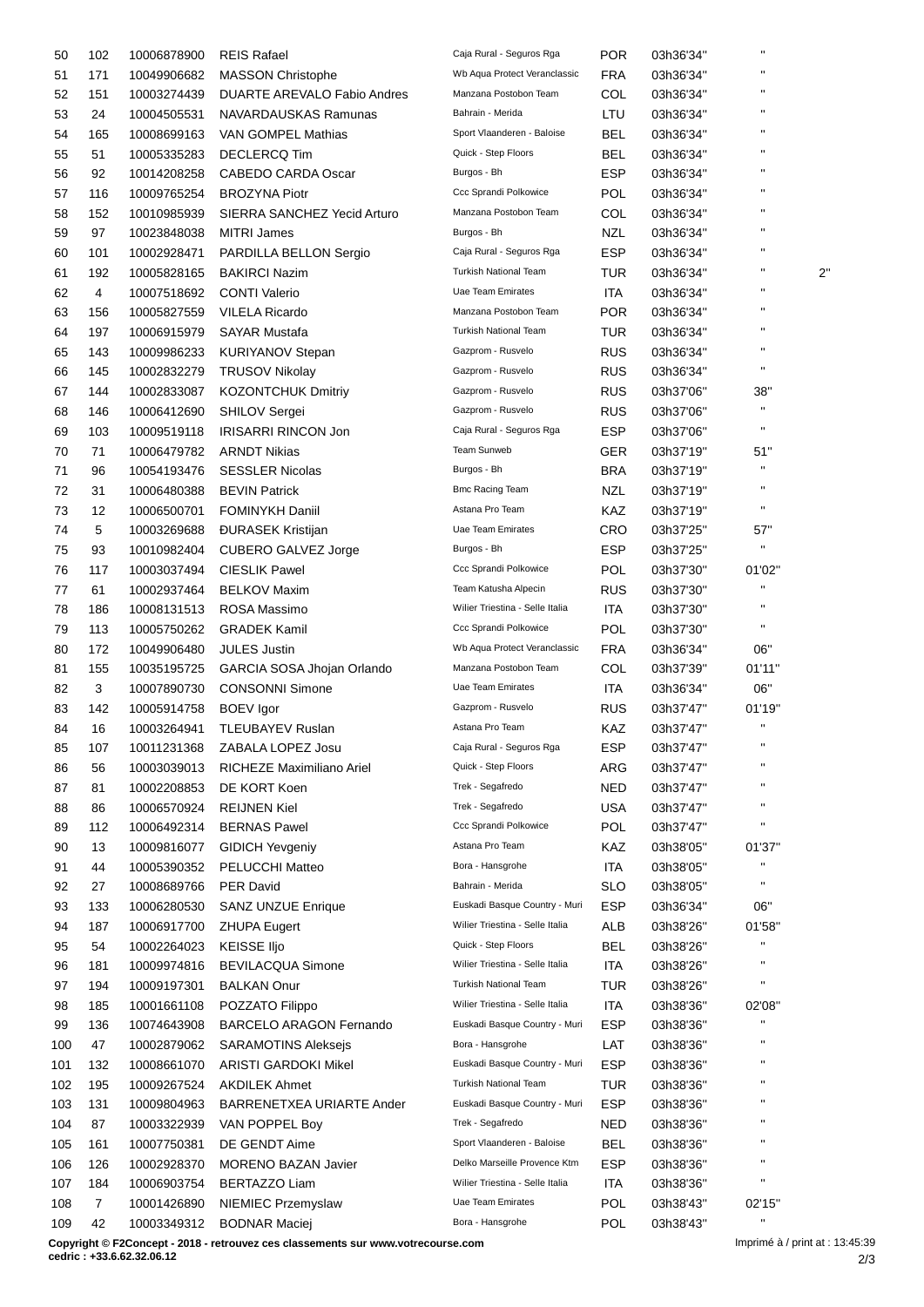| 110 | 114 | 10007946506 | <b>PALUTA Michal</b>             | Ccc Sprandi Polkowice           | <b>POL</b> | 03h38'43" |              |    |
|-----|-----|-------------|----------------------------------|---------------------------------|------------|-----------|--------------|----|
| 111 | 46  | 10004572724 | <b>SAGAN Jurai</b>               | Bora - Hansgrohe                | <b>SVK</b> | 03h38'43" |              |    |
| 112 | 6   | 10006535356 | <b>LAENGEN Vegard Stake</b>      | Uae Team Emirates               | <b>NOR</b> | 03h38'43" |              |    |
| 113 | 2   | 10006875563 | BYSTRØM Sven Erik                | Uae Team Emirates               | <b>NOR</b> | 03h38'43" | $\mathbf{H}$ |    |
| 114 | 25  | 10009372406 | <b>NOVAK Domen</b>               | Bahrain - Merida                | SLO        | 03h38'43" | $\mathbf{H}$ |    |
| 115 | 84  | 10007807672 | <b>GRMAY Tsgabu Gebremaryam</b>  | Trek - Segafredo                | <b>ETH</b> | 03h38'43" |              |    |
| 116 | 104 | 10007517682 | SILVA Joaquim                    | Caja Rural - Seguros Rga        | <b>POR</b> | 03h38'43" |              |    |
| 117 | 137 | 10006886879 | <b>TXOPERENA MATXIKOTE Beñat</b> | Euskadi Basque Country - Muri   | <b>ESP</b> | 03h38'43" |              |    |
| 118 | 11  | 10007219309 | <b>BIZHIGITOV Zhandos</b>        | Astana Pro Team                 | <b>KAZ</b> | 03h38'43" |              |    |
| 119 | 37  | 10002909980 | <b>WYSS Danilo</b>               | <b>Bmc Racing Team</b>          | SUI        | 03h38'43" |              |    |
| 120 | 15  | 10005964167 | <b>MOSER Moreno</b>              | Astana Pro Team                 | <b>ITA</b> | 03h38'43" |              |    |
| 121 | 196 | 10008683100 | <b>SAMLI Feritcan</b>            | <b>Turkish National Team</b>    | <b>TUR</b> | 03h38'43" | $\mathbf{H}$ |    |
| 122 | 173 | 10006679644 | <b>KIRSCH Alex</b>               | Wb Aqua Protect Veranclassic    | <b>LUX</b> | 03h38'43" |              |    |
| 123 | 177 | 10007969643 | <b>STASSEN Julien</b>            | Wb Aqua Protect Veranclassic    | <b>BEL</b> | 03h38'43" | $\mathbf{H}$ |    |
| 124 | 74  | 10002420132 | <b>TEN DAM Laurens</b>           | Team Sunweb                     | <b>NED</b> | 03h38'43" | $\mathbf{H}$ |    |
| 125 | 62  | 10010090307 | <b>CRAS Steff</b>                | Team Katusha Alpecin            | <b>BEL</b> | 03h38'52" | 02'24"       |    |
| 126 | 67  | 10008694113 | <b>SCHMIDT WÜRTZ Mads</b>        | Team Katusha Alpecin            | <b>DEN</b> | 03h38'52" | $\mathbf{H}$ |    |
| 127 | 166 | 10002310604 | VAN HECKE Preben                 | Sport Vlaanderen - Baloise      | <b>BEL</b> | 03h39'04" | 02'36"       | 3" |
| 128 | 26  | 10010096569 | <b>PADUN Mark</b>                | Bahrain - Merida                | <b>UKR</b> | 03h39'46" | 03'18"       |    |
| 129 | 21  | 10002833188 | <b>BOLE Grega</b>                | Bahrain - Merida                | <b>SLO</b> | 03h39'46" | $\mathbf{H}$ |    |
| 130 | 77  | 10007970249 | <b>VERVAEKE Louis</b>            | Team Sunweb                     | <b>BEL</b> | 03h40'05" | 03'37"       |    |
| 131 | 125 | 10007892245 | KASPERKIEWICZ Przemyslaw         | Delko Marseille Provence Ktm    | <b>POL</b> | 03h40'40" | 04'12"       |    |
| 132 | 124 | 10004599905 | MIHAYLOV Nikolay                 | Delko Marseille Provence Ktm    | <b>BUL</b> | 03h40'40" |              | 1" |
| 133 | 134 | 10007777461 | RODRIGUEZ RECHE Sergio           | Euskadi Basque Country - Muri   | <b>ESP</b> | 03h40'40" | $\mathbf{H}$ |    |
| 134 | 182 | 10004739442 | <b>COLEDAN Marco</b>             | Wilier Triestina - Selle Italia | <b>ITA</b> | 03h41'08" | 04'40"       |    |
| 135 | 193 | 10007593868 | <b>ATALAY Muhammed</b>           | <b>Turkish National Team</b>    | TUR        | 03h44'47" | 08'19"       |    |

**Aucun coureur hors-dÈlai / No OTL**

**Nombre de partants : 135**

**Aucun non partant - No DN** S

**Aucun abandon - No DNF**

Juge à l'arrivée SIPEROZDOL Celel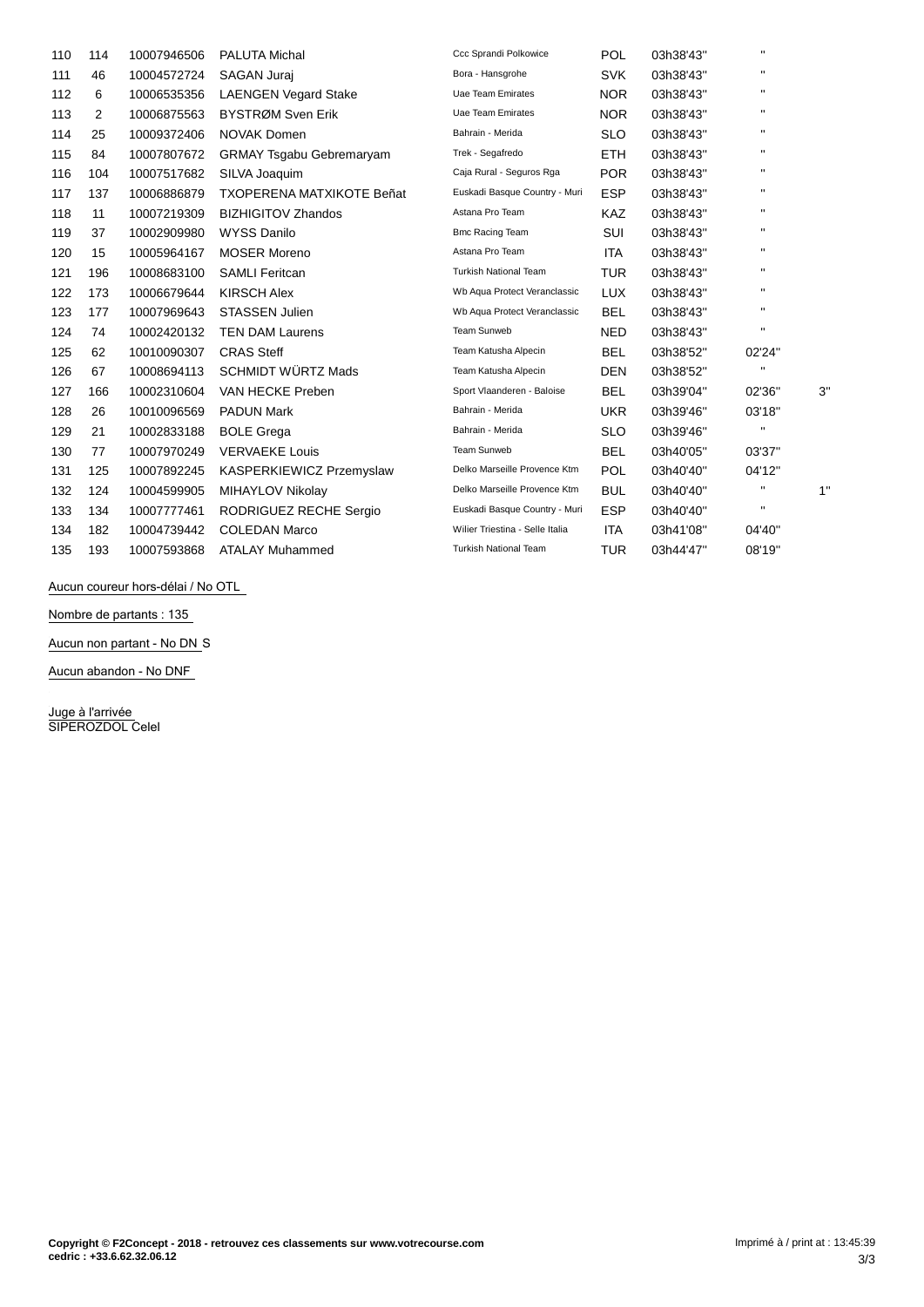

#### **CLASSEMENT GENERAL GENERAL CLASSIFICATION**

Bursa - Istanbul



**Etape - Stage :** 6

**Distance :** 948.6 km

**Date :** 14/10/2018

**Organisateur - Organiser :** Turkish Cycling Federation

**Epreuve - Race :** Presidential Cycling Tour of Turkey

|                |             | <b>Epieuve - Race.</b> Fiesidenial Cycling Tour of Turkey |                                           |                                 |              | Moyenne - Average: 42.275km/h |              |
|----------------|-------------|-----------------------------------------------------------|-------------------------------------------|---------------------------------|--------------|-------------------------------|--------------|
| Rang<br>Rank   | Dos.<br>Bib | UCI ID                                                    | <b>NOM Prénom</b><br>Last name First Name | Equipe<br>Team                  | Nat.<br>Nat. | Temps<br>Time                 | Ecart<br>Gap |
| $\mathbf{1}$   | 135         | 10006737238                                               | <b>PRADES REVERTER Eduard</b>             | Euskadi Basque Country - Murias | <b>ESP</b>   | 22h26'16"                     |              |
| $\overline{2}$ | 14          | 10006877886                                               | <b>LUTSENKO Alexey</b>                    | Astana Pro Team                 | KAZ          | 22h26'16"                     |              |
| 3              | 64          | 10005768248                                               | <b>HAAS Nathan</b>                        | Team Katusha Alpecin            | AUS          | 22h26'20"                     | 04"          |
| 4              | 1           | 10005467952                                               | <b>ULISSI Diego</b>                       | Uae Team Emirates               | ITA          | 22h26'20"                     | $\mathbf{H}$ |
| 5              | 83          | 10005982456                                               | <b>FELLINE Fabio</b>                      | Trek - Segafredo                | ITA          | 22h26'25"                     | 09"          |
| 6              | 85          | 10008674612                                               | <b>GUERREIRO Rúben</b>                    | Trek - Segafredo                | <b>POR</b>   | 22h26'26"                     | 10"          |
| 7              | 121         | 10006142811                                               | <b>FERNANDEZ CRUZ Delio</b>               | Delko Marseille Provence Ktm    | <b>ESP</b>   | 22h26'26"                     | $\mathbf{H}$ |
| 8              | 63          | 10009095954                                               | <b>FABBRO Matteo</b>                      | Team Katusha Alpecin            | ITA          | 22h26'26"                     | $\mathbf{H}$ |
| 9              | 127         | 10002926552                                               | <b>FINETTO Mauro</b>                      | Delko Marseille Provence Ktm    | <b>ITA</b>   | 22h26'26"                     | $\mathbf{H}$ |
| 10             | 36          | 10002724872                                               | <b>ROCHE Nicolas</b>                      | <b>Bmc Racing Team</b>          | <b>IRL</b>   | 22h26'26"                     | $\mathbf{H}$ |
| 11             | 35          | 10008672790                                               | <b>FRANKINY Kilian</b>                    | <b>Bmc Racing Team</b>          | SUI          | 22h26'26"                     | $\mathbf{H}$ |
| 12             | 33          | 10003299293                                               | <b>BOOKWALTER Brent</b>                   | <b>Bmc Racing Team</b>          | USA          | 22h26'26"                     | $\mathbf{H}$ |
| 13             | 75          | 10006631548                                               | <b>TEUNISSEN Mike</b>                     | Team Sunweb                     | <b>NED</b>   | 22h26'35"                     | 19"          |
| 14             | 153         | 10009405748                                               | <b>AGUIRRE CAIPA Hernan Ricardo</b>       | Manzana Postobon Team           | COL          | 22h26'35"                     | $\mathbf{H}$ |
| 15             | 164         | 10005991954                                               | <b>SPRENGERS Thomas</b>                   | Sport Vlaanderen - Baloise      | <b>BEL</b>   | 22h26'38"                     | 22"          |
| 16             | 157         | 10008656323                                               | ORJUELA GUTIERREZ Fernando                | Manzana Postobon Team           | COL          | 22h26'40"                     | 24"          |
| 17             | 162         | 10008669356                                               | <b>DELTOMBE Kevin</b>                     | Sport Vlaanderen - Baloise      | <b>BEL</b>   | 22h26'41"                     | 25"          |
| 18             | 141         | 10003270904                                               | ROVNY Ivan                                | Gazprom - Rusvelo               | RUS          | 22h26'41"                     | $\mathbf{H}$ |
| 19             | 66          | 10006060056                                               | <b>HOLLENSTEIN Reto</b>                   | Team Katusha Alpecin            | SUI          | 22h26'49"                     | 33"          |
| 20             | 55          | 10009966530                                               | <b>KNOX James</b>                         | Quick - Step Floors             | GBR          | 22h26'52"                     | 36"          |
| 21             | 106         | 10074892973                                               | <b>FERRARI BARCELO Fabricio</b>           | Caja Rural - Seguros Rga        | URU          | 22h26'55"                     | 39"          |
| 22             | 176         | 10009807387                                               | <b>PEYSKENS Dimitri</b>                   | Wb Aqua Protect Veranclassic    | <b>BEL</b>   | 22h26'57"                     | 41"          |
| 23             | 45          | 10007062388                                               | PÖSTLBERGER Lukas                         | Bora - Hansgrohe                | AUT          | 22h26'57"                     | $\mathbf{H}$ |
| 24             | 101         | 10002928471                                               | PARDILLA BELLON Sergio                    | Caja Rural - Seguros Rga        | <b>ESP</b>   | 22h26'57"                     | H.           |
| 25             | 105         | 10014023554                                               | SERRANO RODRIGUEZ Gonzalo                 | Caja Rural - Seguros Rga        | <b>ESP</b>   | 22h27'05"                     | 49"          |
| 26             | 94          | 10002922613                                               | <b>MENDES José</b>                        | Burgos - Bh                     | <b>POR</b>   | 22h27'09"                     | 53"          |
| 27             | 51          | 10005335283                                               | <b>DECLERCQ Tim</b>                       | Quick - Step Floors             | <b>BEL</b>   | 22h27'26"                     | 01'10"       |
| 28             | 165         | 10008699163                                               | VAN GOMPEL Mathias                        | Sport Vlaanderen - Baloise      | <b>BEL</b>   | 22h27'26"                     | $\mathbf{H}$ |
| 29             | 151         | 10003274439                                               | <b>DUARTE AREVALO Fabio Andres</b>        | Manzana Postobon Team           | COL          | 22h27'39"                     | 01'23"       |
| 30             | 116         | 10009765254                                               | <b>BROZYNA Piotr</b>                      | Ccc Sprandi Polkowice           | <b>POL</b>   | 22h27'44"                     | 01'28"       |
| 31             | 71          | 10006479782                                               | <b>ARNDT Nikias</b>                       | <b>Team Sunweb</b>              | GER          | 22h27'58"                     | 01'42"       |
| 32             | 5           | 10003269688                                               | <b>DURASEK Kristijan</b>                  | Uae Team Emirates               | CRO          | 22h27'59"                     | 01'43"       |
| 33             | 92          | 10014208258                                               | <b>CABEDO CARDA Oscar</b>                 | Burgos - Bh                     | <b>ESP</b>   | 22h28'01"                     | 01'45"       |
| 34             | 155         | 10035195725                                               | GARCIA SOSA Jhojan Orlando                | Manzana Postobon Team           | COL          | 22h28'08"                     | 01'52"       |
| 35             | 174         | 10006006506                                               | <b>LIETAER Eliot</b>                      | Wb Aqua Protect Veranclassic    | <b>BEL</b>   | 22h28'11"                     | 01'55"       |
| 36             | 12          | 10006500701                                               | <b>FOMINYKH Daniil</b>                    | Astana Pro Team                 | KAZ          | 22h28'11"                     | н.           |
| 37             | 146         | 10006412690                                               | <b>SHILOV Sergei</b>                      | Gazprom - Rusvelo               | <b>RUS</b>   | 22h28'20"                     | 02'04"       |
| 38             | 111         | 10043986652                                               | <b>ANTUNES Amaro</b>                      | Ccc Sprandi Polkowice           | <b>POR</b>   | 22h28'35"                     | 02'19"       |
| 39             | 23          | 10002711435                                               | <b>HAUSSLER Heinrich</b>                  | Bahrain - Merida                | AUS          | 22h28'35"                     | $\mathbf{u}$ |
| 40             | 171         | 10049906682                                               | <b>MASSON Christophe</b>                  | Wb Aqua Protect Veranclassic    | <b>FRA</b>   | 22h28'47"                     | 02'31"       |
| 41             | 107         | 10011231368                                               | ZABALA LOPEZ Josu                         | Caja Rural - Seguros Rga        | <b>ESP</b>   | 22h28'59"                     | 02'43"       |
| 42             | 122         | 10006804330                                               | <b>TRARIEUX Julien</b>                    | Delko Marseille Provence Ktm    | <b>FRA</b>   | 22h29'00"                     | 02'44"       |
| 43             | 84          | 10007807672                                               | <b>GRMAY Tsgabu Gebremaryam</b>           | Trek - Segafredo                | <b>ETH</b>   | 22h29'20"                     | 03'04"       |
| 44             | 117         | 10003037494                                               | <b>CIESLIK Pawel</b>                      | Ccc Sprandi Polkowice           | POL          | 22h29'31"                     | 03'15"       |
| 45             | 156         | 10005827559                                               | <b>VILELA Ricardo</b>                     | Manzana Postobon Team           | <b>POR</b>   | 22h29'52"                     | 03'36"       |
| 46             | 31          | 10006480388                                               | <b>BEVIN Patrick</b>                      | <b>Bmc Racing Team</b>          | <b>NZL</b>   | 22h29'55"                     | 03'39"       |
| 47             | 62          | 10010090307                                               | <b>CRAS Steff</b>                         | Team Katusha Alpecin            | <b>BEL</b>   | 22h30'09"                     | 03'53"       |
| 48             | 26          | 10010096569                                               | <b>PADUN Mark</b>                         | Bahrain - Merida                | <b>UKR</b>   | 22h30'09"                     | H.           |
| 49             | 197         | 10006915979                                               | <b>SAYAR Mustafa</b>                      | Turkish National Team           | <b>TUR</b>   | 22h30'22"                     | 04'06"       |
|                |             |                                                           |                                           |                                 |              |                               |              |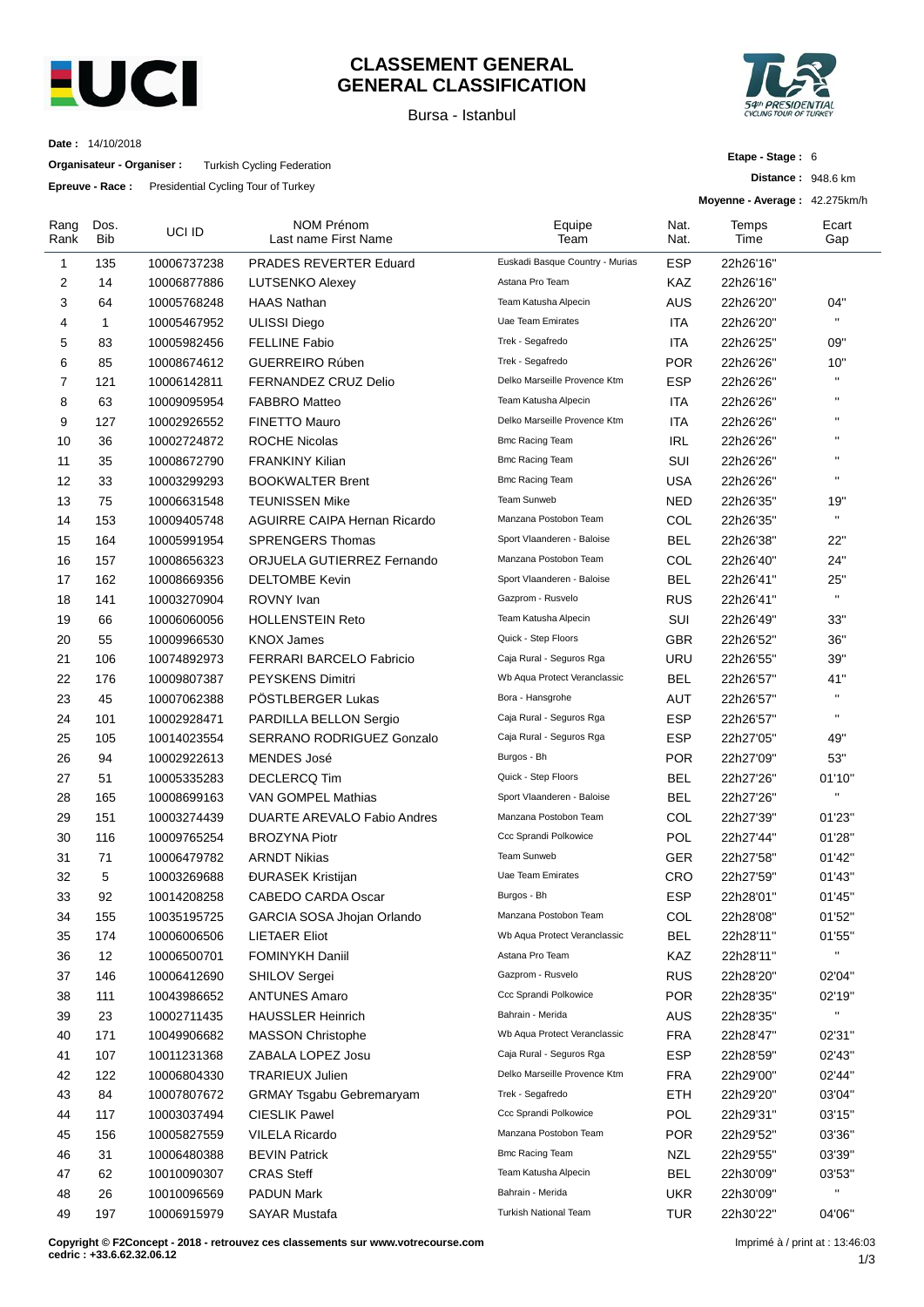| 50  | 126 | 10002928370 | <b>MORENO BAZAN Javier</b>      | Delko Marseille Provence Ktm    | <b>ESP</b> | 22h30'45" | 04'29"       |
|-----|-----|-------------|---------------------------------|---------------------------------|------------|-----------|--------------|
| 51  | 97  | 10023848038 | <b>MITRI James</b>              | Burgos - Bh                     | NZL        | 22h30'47" | 04'31"       |
| 52  | 34  | 10002986065 | <b>DRUCKER Jean-Pierre</b>      | <b>Bmc Racing Team</b>          | <b>LUX</b> | 22h30'54" | 04'38"       |
| 53  | 25  | 10009372406 | <b>NOVAK Domen</b>              | Bahrain - Merida                | <b>SLO</b> | 22h31'24" | 05'08"       |
| 54  | 57  | 10002782264 | ŠTYBAR Zdenek                   | Quick - Step Floors             | CZE        | 22h31'30" | 05'14"       |
| 55  | 161 | 10007750381 | DE GENDT Aime                   | Sport Vlaanderen - Baloise      | <b>BEL</b> | 22h31'31" | 05'15"       |
| 56  | 172 | 10049906480 | <b>JULES Justin</b>             | Wb Aqua Protect Veranclassic    | <b>FRA</b> | 22h31'37" | 05'21"       |
| 57  | 102 | 10006878900 | <b>REIS Rafael</b>              | Caja Rural - Seguros Rga        | <b>POR</b> | 22h31'46" | 05'30"       |
| 58  | 81  | 10002208853 | DE KORT Koen                    | Trek - Segafredo                | <b>NED</b> | 22h31'53" | 05'37"       |
| 59  | 86  | 10006570924 | <b>REIJNEN Kiel</b>             | Trek - Segafredo                | <b>USA</b> | 22h31'57" | 05'41"       |
| 60  | 76  | 10007079970 | <b>THEUNS Edward</b>            | Team Sunweb                     | <b>BEL</b> | 22h31'58" | 05'42"       |
| 61  | 73  | 10003092866 | <b>FROHLINGER Johannes</b>      | Team Sunweb                     | <b>GER</b> | 22h31'58" | $\mathbf{H}$ |
| 62  | 93  | 10010982404 | CUBERO GALVEZ Jorge             | Burgos - Bh                     | <b>ESP</b> | 22h32'11" | 05'55"       |
| 63  | 91  | 10048454413 | <b>BOL Jetse</b>                | Burgos - Bh                     | <b>NED</b> | 22h32'18" | 06'02"       |
| 64  | 192 | 10005828165 | <b>BAKIRCI Nazim</b>            | <b>Turkish National Team</b>    | <b>TUR</b> | 22h32'45" | 06'29"       |
| 65  | 74  | 10002420132 | <b>TEN DAM Laurens</b>          | Team Sunweb                     | <b>NED</b> | 22h32'51" | 06'35"       |
| 66  | 144 | 10002833087 | <b>KOZONTCHUK Dmitriy</b>       | Gazprom - Rusvelo               | <b>RUS</b> | 22h33'20" | 07'04"       |
| 67  | 77  | 10007970249 | <b>VERVAEKE Louis</b>           | Team Sunweb                     | <b>BEL</b> | 22h33'47" | 07'31"       |
|     |     |             |                                 | Trek - Segafredo                |            |           |              |
| 68  | 82  | 10005379339 | DEGENKOLB John                  | <b>Bmc Racing Team</b>          | <b>GER</b> | 22h33'56" | 07'40"       |
| 69  | 32  | 10008664508 | <b>BOHLI Tom</b>                |                                 | SUI        | 22h34'06" | 07'50"       |
| 70  | 104 | 10007517682 | SILVA Joaquim                   | Caja Rural - Seguros Rga        | <b>POR</b> | 22h34'21" | 08'05"       |
| 71  | 145 | 10002832279 | <b>TRUSOV Nikolay</b>           | Gazprom - Rusvelo               | <b>RUS</b> | 22h34'25" | 08'09"       |
| 72  | 53  | 10009230441 | <b>HODEG CHAGUI Alvaro Jose</b> | Quick - Step Floors             | COL        | 22h34'31" | 08'15"       |
| 73  | 3   | 10007890730 | <b>CONSONNI Simone</b>          | Uae Team Emirates               | ITA        | 22h34'33" | 08'17"       |
| 74  | 37  | 10002909980 | <b>WYSS Danilo</b>              | <b>Bmc Racing Team</b>          | SUI        | 22h34'52" | 08'36"       |
| 75  | 163 | 10010005027 | NOPPE Christophe                | Sport Vlaanderen - Baloise      | BEL        | 22h35'07" | 08'51"       |
| 76  | 132 | 10008661070 | <b>ARISTI GARDOKI Mikel</b>     | Euskadi Basque Country - Murias | ESP        | 22h35'21" | 09'05"       |
| 77  | 11  | 10007219309 | <b>BIZHIGITOV Zhandos</b>       | Astana Pro Team                 | KAZ        | 22h35'22" | 09'06"       |
| 78  | 13  | 10009816077 | <b>GIDICH Yevgeniy</b>          | Astana Pro Team                 | KAZ        | 22h35'32" | 09'16"       |
| 79  | 191 | 10007508790 | <b>ORKEN Ahmet</b>              | <b>Turkish National Team</b>    | <b>TUR</b> | 22h35'44" | 09'28"       |
| 80  | 167 | 10008699466 | VAN ROOY Kenneth                | Sport Vlaanderen - Baloise      | <b>BEL</b> | 22h35'48" | 09'32"       |
| 81  | 147 | 10005890712 | PORSEV Alexander                | Gazprom - Rusvelo               | <b>RUS</b> | 22h35'54" | 09'38"       |
| 82  | 123 | 10006801296 | <b>JONES Brenton</b>            | Delko Marseille Provence Ktm    | <b>AUS</b> | 22h35'54" | $\mathbf{H}$ |
| 83  | 6   | 10006535356 | <b>LAENGEN Vegard Stake</b>     | Uae Team Emirates               | <b>NOR</b> | 22h36'08" | 09'52"       |
| 84  | 96  | 10054193476 | <b>SESSLER Nicolas</b>          | Burgos - Bh                     | <b>BRA</b> | 22h36'11" | 09'55"       |
| 85  | 143 | 10009986233 | <b>KURIYANOV Stepan</b>         | Gazprom - Rusvelo               | <b>RUS</b> | 22h36'13" | 09'57"       |
| 86  | 142 | 10005914758 | <b>BOEV</b> Igor                | Gazprom - Rusvelo               | <b>RUS</b> | 22h36'34" | 10'18"       |
| 87  | 175 | 10010976744 | <b>MORTIER Julien</b>           | Wb Aqua Protect Veranclassic    | <b>BEL</b> | 22h36'37" | 10'21"       |
| 88  | 114 | 10007946506 | <b>PALUTA Michal</b>            | Ccc Sprandi Polkowice           | POL        | 22h36'48" | 10'32"       |
| 89  | 194 | 10009197301 | <b>BALKAN Onur</b>              | <b>Turkish National Team</b>    | <b>TUR</b> | 22h37'06" | 10'50"       |
| 90  | 133 | 10006280530 | <b>SANZ UNZUE Enrique</b>       | Euskadi Basque Country - Murias | ESP        | 22h37'24" | 11'08"       |
| 91  | 41  | 10006599519 | <b>BENNETT Sam</b>              | Bora - Hansgrohe                | <b>IRL</b> | 22h37'42" | 11'26"       |
| 92  | 115 | 10009640063 | <b>SAJNOK Szymon</b>            | Ccc Sprandi Polkowice           | <b>POL</b> | 22h37'58" | 11'42"       |
| 93  | 61  | 10002937464 | <b>BELKOV Maxim</b>             | Team Katusha Alpecin            | <b>RUS</b> | 22h38'33" | 12'17"       |
| 94  | 113 | 10005750262 | <b>GRADEK Kamil</b>             | Ccc Sprandi Polkowice           | <b>POL</b> | 22h38'35" | 12'19"       |
| 95  | 47  | 10002879062 | SARAMOTINS Aleksejs             | Bora - Hansgrohe                | LAT        | 22h38'48" | 12'32"       |
| 96  | 103 | 10009519118 | <b>IRISARRI RINCON Jon</b>      | Caja Rural - Seguros Rga        | ESP        | 22h39'01" | 12'45"       |
| 97  | 173 | 10006679644 | <b>KIRSCH Alex</b>              | Wb Aqua Protect Veranclassic    | <b>LUX</b> | 22h39'11" | 12'55"       |
| 98  | 46  | 10004572724 | SAGAN Juraj                     | Bora - Hansgrohe                | <b>SVK</b> | 22h39'17" | 13'01"       |
| 99  | 95  | 10006555867 | RUBIO HERNANDEZ Diego           | Burgos - Bh                     | <b>ESP</b> | 22h39'22" | 13'06"       |
|     | 24  |             | NAVARDAUSKAS Ramunas            | Bahrain - Merida                | LTU        |           |              |
| 100 |     | 10004505531 |                                 | Astana Pro Team                 |            | 22h39'30" | 13'14"       |
| 101 | 15  | 10005964167 | <b>MOSER Moreno</b>             | Quick - Step Floors             | <b>ITA</b> | 22h39'44" | 13'28"       |
| 102 | 56  | 10003039013 | RICHEZE Maximiliano Ariel       |                                 | ARG        | 22h39'59" | 13'43"       |
| 103 | 136 | 10074643908 | BARCELO ARAGON Fernando         | Euskadi Basque Country - Murias | <b>ESP</b> | 22h40'09" | 13'53"       |
| 104 | 42  | 10003349312 | <b>BODNAR Maciej</b>            | Bora - Hansgrohe                | <b>POL</b> | 22h40'50" | 14'34"       |
| 105 | 183 | 10007744624 | PACIONI Luca                    | Wilier Triestina - Selle Italia | <b>ITA</b> | 22h40'54" | 14'38"<br>н. |
| 106 | 4   | 10007518692 | <b>CONTI Valerio</b>            | <b>Uae Team Emirates</b>        | <b>ITA</b> | 22h40'54" |              |
| 107 | 87  | 10003322939 | VAN POPPEL Boy                  | Trek - Segafredo                | <b>NED</b> | 22h41'27" | 15'11"       |
| 108 | 54  | 10002264023 | <b>KEISSE IIjo</b>              | Quick - Step Floors             | <b>BEL</b> | 22h41'37" | 15'21"       |
| 109 | 16  | 10003264941 | TLEUBAYEV Ruslan                | Astana Pro Team                 | KAZ        | 22h41'50" | 15'34"       |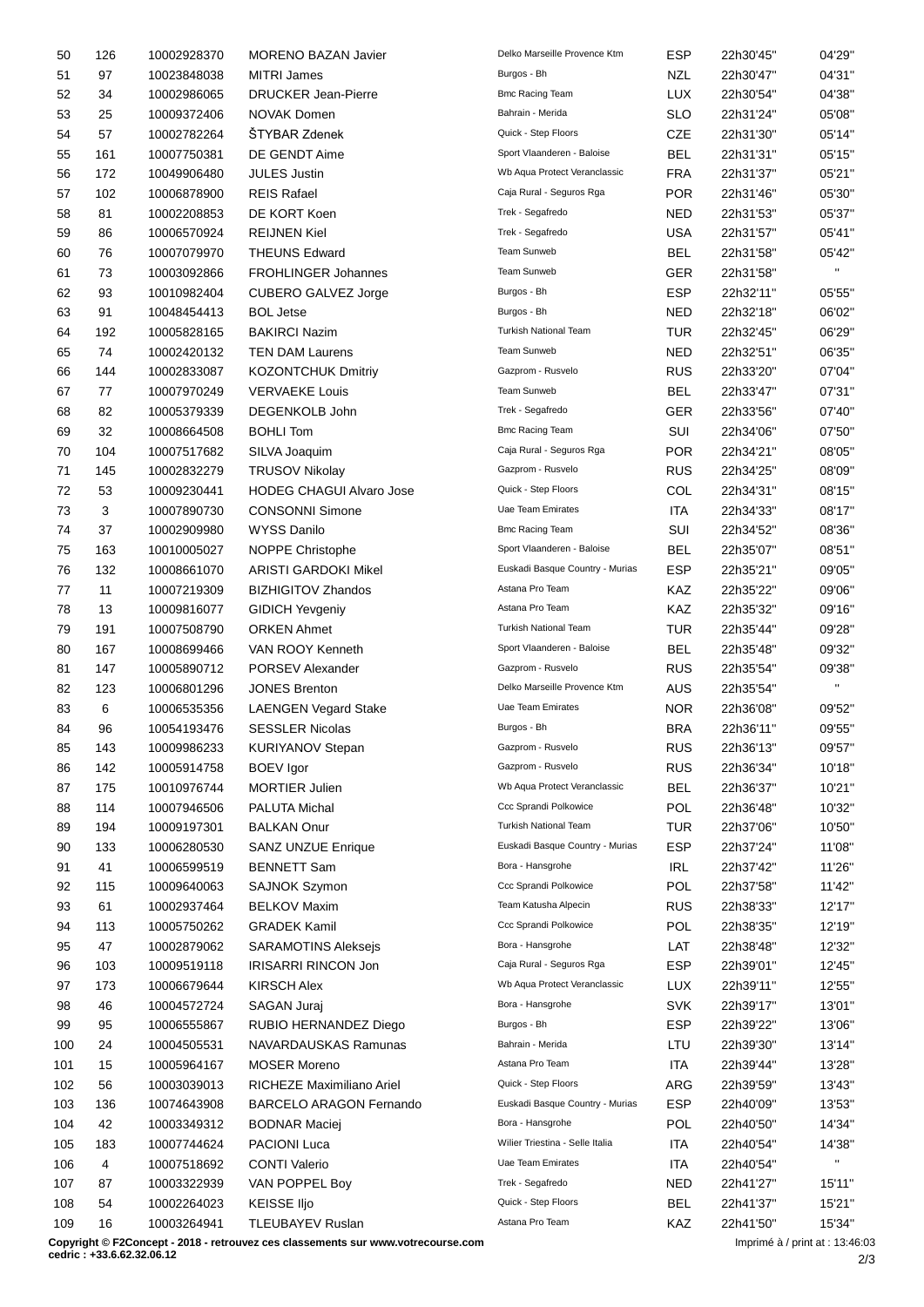| 110 | 21             | 10002833188 | <b>BOLE Grega</b>                | Bahrain - Merida                | <b>SLO</b> | 22h42'03" | 15'47" |
|-----|----------------|-------------|----------------------------------|---------------------------------|------------|-----------|--------|
| 111 | 152            | 10010985939 | SIERRA SANCHEZ Yecid Arturo      | Manzana Postobon Team           | <b>COL</b> | 22h42'06" | 15'50" |
| 112 | 125            | 10007892245 | KASPERKIEWICZ Przemyslaw         | Delko Marseille Provence Ktm    | <b>POL</b> | 22h42'10" | 15'54" |
| 113 | 185            | 10001661108 | POZZATO Filippo                  | Wilier Triestina - Selle Italia | <b>ITA</b> | 22h42'15" | 15'59" |
| 114 | 186            | 10008131513 | ROSA Massimo                     | Wilier Triestina - Selle Italia | <b>ITA</b> | 22h42'57" | 16'41" |
| 115 | 137            | 10006886879 | <b>TXOPERENA MATXIKOTE Beñat</b> | Euskadi Basque Country - Murias | <b>ESP</b> | 22h43'06" | 16'50" |
| 116 | 112            | 10006492314 | <b>BERNAS Pawel</b>              | Ccc Sprandi Polkowice           | <b>POL</b> | 22h43'26" | 17'10" |
| 117 | 184            | 10006903754 | <b>BERTAZZO Liam</b>             | Wilier Triestina - Selle Italia | <b>ITA</b> | 22h43'51" | 17'35" |
| 118 | 43             | 10006874553 | MC CARTHY Jay                    | Bora - Hansgrohe                | <b>AUS</b> | 22h44'05" | 17'49" |
| 119 | 27             | 10008689766 | <b>PER David</b>                 | Bahrain - Merida                | <b>SLO</b> | 22h44'24" | 18'08" |
| 120 | 195            | 10009267524 | <b>AKDILEK Ahmet</b>             | Turkish National Team           | <b>TUR</b> | 22h45'52" | 19'36" |
| 121 | 44             | 10005390352 | PELUCCHI Matteo                  | Bora - Hansgrohe                | <b>ITA</b> | 22h46'22" | 20'06" |
| 122 | 134            | 10007777461 | RODRIGUEZ RECHE Sergio           | Euskadi Basque Country - Murias | <b>ESP</b> | 22h46'23" | 20'07" |
| 123 | 154            | 10010169321 | <b>REYES ORTEGA Aldemar</b>      | Manzana Postobon Team           | <b>COL</b> | 22h46'35" | 20'19" |
| 124 | 67             | 10008694113 | SCHMIDT WÜRTZ Mads               | Team Katusha Alpecin            | <b>DEN</b> | 22h46'43" | 20'27" |
| 125 | $\overline{7}$ | 10001426890 | NIEMIEC Przemyslaw               | Uae Team Emirates               | <b>POL</b> | 22h46'55" | 20'39" |
| 126 | 187            | 10006917700 | <b>ZHUPA Eugert</b>              | Wilier Triestina - Selle Italia | <b>ALB</b> | 22h47'42" | 21'26" |
| 127 | 177            | 10007969643 | <b>STASSEN Julien</b>            | Wb Aqua Protect Veranclassic    | <b>BEL</b> | 22h47'59" | 21'43" |
| 128 | 181            | 10009974816 | <b>BEVILACQUA Simone</b>         | Wilier Triestina - Selle Italia | <b>ITA</b> | 22h48'30" | 22'14" |
| 129 | 131            | 10009804963 | BARRENETXEA URIARTE Ander        | Euskadi Basque Country - Murias | <b>ESP</b> | 22h50'30" | 24'14" |
| 130 | 166            | 10002310604 | VAN HECKE Preben                 | Sport Vlaanderen - Baloise      | <b>BEL</b> | 22h51'31" | 25'15" |
| 131 | 196            | 10008683100 | <b>SAMLI Feritcan</b>            | <b>Turkish National Team</b>    | <b>TUR</b> | 22h52'25" | 26'09" |
| 132 | 182            | 10004739442 | <b>COLEDAN Marco</b>             | Wilier Triestina - Selle Italia | <b>ITA</b> | 22h53'00" | 26'44" |
| 133 | 2              | 10006875563 | BYSTRØM Sven Erik                | Uae Team Emirates               | <b>NOR</b> | 22h53'10" | 26'54" |
| 134 | 124            | 10004599905 | MIHAYLOV Nikolay                 | Delko Marseille Provence Ktm    | <b>BUL</b> | 22h55'08" | 28'52" |
| 135 | 193            | 10007593868 | <b>ATALAY Muhammed</b>           | <b>Turkish National Team</b>    | <b>TUR</b> | 22h56'37" | 30'21" |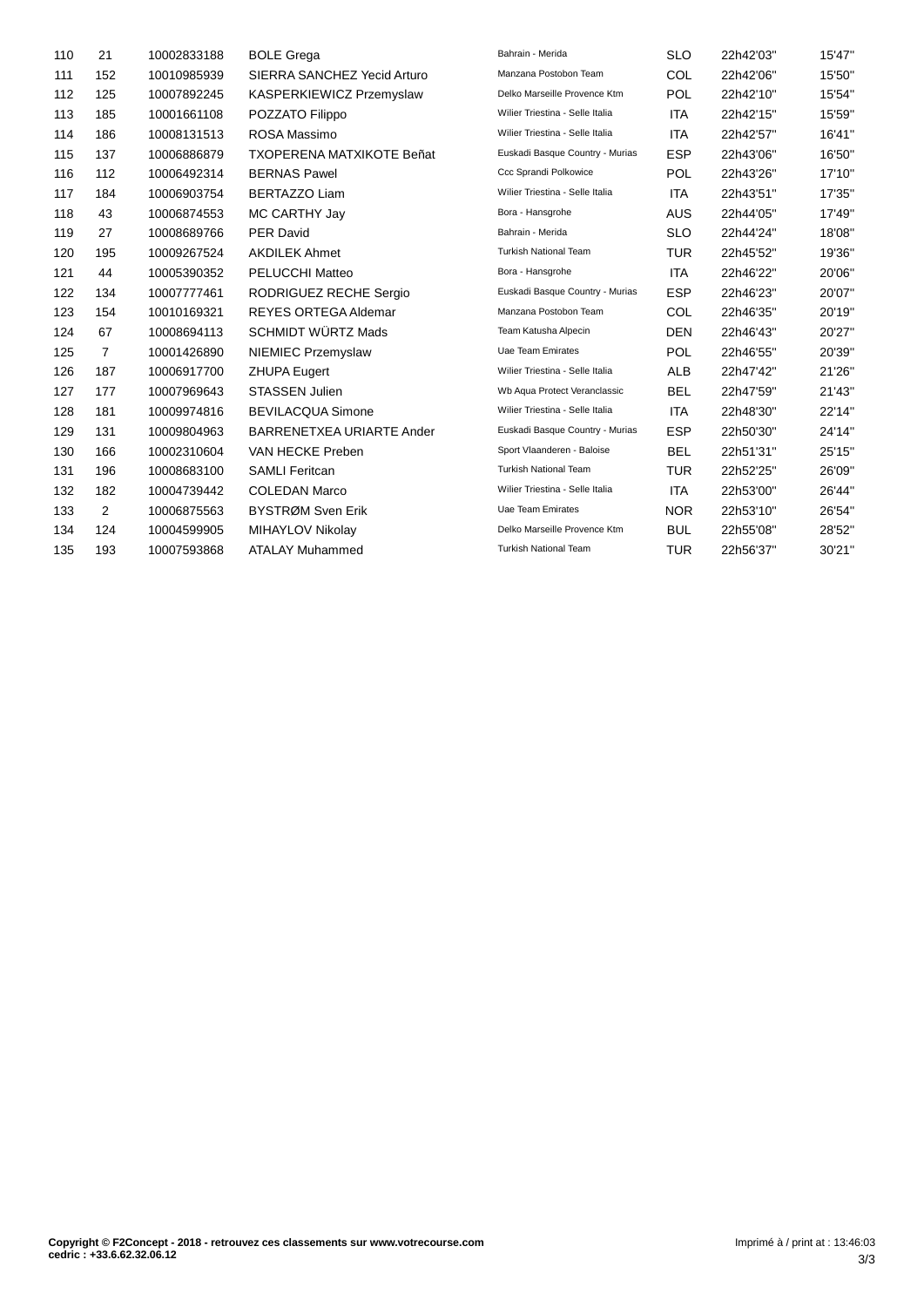

## **CLASSEMENT PAR POINTS POINTS CLASSIFICATION**

Bursa - Istanbul



**Date :** 14/10/2018

#### **Organisateur - Organiser :** Turkish Cycling Federation

**Epreuve - Race :** Presidential Cycling Tour of Turkey

**Classement de l'étape - Stage classification Classement général - General classification**

| Rg      | Dos. | Nom Prénom                    | Nat.       | Equipe     | Pts            | Bon. | Rg<br><b>Rk</b> | Dos.<br>Bib. | Nom Prénom<br>Last name First name  | UCI ID                     | Equipe<br>Team           | Pts                  |
|---------|------|-------------------------------|------------|------------|----------------|------|-----------------|--------------|-------------------------------------|----------------------------|--------------------------|----------------------|
|         |      | km 83.7 - Sprint prime        |            |            |                |      | $\mathbf{1}$    | 41           | <b>BENNETT Sam</b>                  | 10006599519                | <b>BOH</b>               | 71                   |
|         |      |                               |            |            |                |      | $\overline{2}$  | 53           | <b>HODEG CHAGUI Alvaro Jose</b>     | 10009230441                | QST                      | 41                   |
| 1       | 166  | VAN HECKE Preben              | <b>BEL</b> | <b>SVB</b> | 5              | 3"   | 3               | 34           | <b>DRUCKER Jean-Pierre</b>          | 10002986065                | <b>BMC</b>               | 38                   |
| 2       | 192  | <b>BAKIRCI Nazim</b>          | <b>TUR</b> | <b>TUR</b> | 3              | 2"   | 4               | 56           | RICHEZE Maximiliano Ariel           | 10003039013                | QST                      | 37                   |
|         |      |                               |            |            |                |      | 5               | 64           | <b>HAAS Nathan</b>                  | 10005768248                | <b>TKA</b>               | 37                   |
| 3       | 124  | MIHAYLOV Nikolay              | <b>BUL</b> | <b>DMP</b> | 1              | 1"   | 6               | 82           | <b>DEGENKOLB John</b>               | 10005379339                | <b>TFS</b>               | 36                   |
|         |      |                               |            |            |                |      | $\overline{7}$  | 3            | <b>CONSONNI Simone</b>              | 10007890730                | <b>UAD</b>               | 29                   |
| Arrivée |      |                               |            |            |                |      | 8               | 135          | PRADES REVERTER Eduard              | 10006737238                | EUS                      | 28                   |
|         |      |                               |            |            |                |      | 9               | 14           | <b>LUTSENKO Alexey</b>              | 10006877886                | <b>AST</b>               | 27                   |
| 1       | 41   | <b>BENNETT Sam</b>            | <b>IRL</b> | <b>BOH</b> | 15             | 10"  | 10              | 76           | <b>THEUNS Edward</b>                | 10007079970                | SUN                      | 27                   |
|         |      |                               |            |            |                |      | 11              | 163          | NOPPE Christophe                    | 10010005027                | <b>SVB</b>               | 26                   |
| 2       | 135  | <b>PRADES REVERTER Eduard</b> | <b>ESP</b> | <b>EUS</b> | 14             | 6"   | 12              | 133          | <b>SANZ UNZUE Enrique</b>           | 10006280530                | EUS                      | $\overline{22}$      |
| 3       | 34   | <b>DRUCKER Jean-Pierre</b>    | <b>LUX</b> | <b>BMC</b> | 13             | 4"   | 13              | 1            | <b>ULISSI Diego</b>                 | 10005467952                | <b>UAD</b>               | 22                   |
| 4       | 75   | <b>TEUNISSEN Mike</b>         | <b>NED</b> | <b>SUN</b> | 12             |      | 14              | 115          | <b>SAJNOK Szymon</b>                | 10009640063                | CCC                      | 22                   |
|         |      |                               |            |            |                |      | 15              | 167          | VAN ROOY Kenneth                    | 10008699466                | <b>SVB</b>               | 20                   |
| 5       | 115  | <b>SAJNOK Szymon</b>          | POL        | CCC        | 11             |      | 16              | 85           | GUERREIRO Rúben                     | 10008674612                | <b>TFS</b>               | 20                   |
| 6       | 105  | SERRANO RODRIGUEZ Gonzalo     | <b>ESP</b> | <b>CJR</b> | 10             |      | 17              | 147          | PORSEV Alexander                    | 10005890712                | GAZ                      | 17                   |
|         |      | <b>BOHLI Tom</b>              | SUI        | <b>BMC</b> | 9              |      | 18              | 105          | SERRANO RODRIGUEZ Gonzalo           | 10014023554                | <b>CJR</b>               | 15                   |
| 7       | 32   |                               |            |            |                |      | 19              | 75           | <b>TEUNISSEN Mike</b>               | 10006631548                | SUN                      | 13                   |
| 8       | 1    | <b>ULISSI Diego</b>           | <b>ITA</b> | <b>UAD</b> | 8              |      | 20              | 183          | <b>PACIONI Luca</b>                 | 10007744624                | WIL                      | 13                   |
| 9       | 85   | GUERREIRO Rúben               | <b>POR</b> | <b>TFS</b> | $\overline{7}$ |      | 21              | 55           | <b>KNOX James</b>                   | 10009966530                | QST                      | 12                   |
|         |      |                               |            |            |                |      | 22              | 31           | <b>BEVIN Patrick</b>                | 10006480388                | <b>BMC</b>               | 12                   |
| 10      | 57   | ŠTYBAR Zdenek                 | <b>CZE</b> | QST        | 6              |      | 23              | 36           | <b>ROCHE Nicolas</b>                | 10002724872                | <b>BMC</b>               | 11                   |
| 11      | 64   | <b>HAAS Nathan</b>            | <b>AUS</b> | <b>TKA</b> | 5              |      | 24              | 191          | <b>ORKEN Ahmet</b><br>JONES Brenton | 10007508790                | <b>TUR</b>               | 11                   |
| 12      | 163  | <b>NOPPE Christophe</b>       | <b>BEL</b> | <b>SVB</b> | 4              |      | 25<br>26        | 123<br>121   | FERNANDEZ CRUZ Delio                | 10006801296<br>10006142811 | <b>DMP</b><br><b>DMP</b> | 11<br>1 <sub>0</sub> |
|         |      |                               |            |            |                |      | 27              | 32           | <b>BOHLI Tom</b>                    | 10008664508                | <b>BMC</b>               | 1 <sup>1</sup>       |
| 13      | 14   | <b>LUTSENKO Alexey</b>        | <b>KAZ</b> | <b>AST</b> | 3              |      | 28              | 127          | FINETTO Mauro                       | 10002926552                | <b>DMP</b>               |                      |
| 14      | 121  | FERNANDEZ CRUZ Delio          | <b>ESP</b> | <b>DMP</b> | $\overline{2}$ |      | 29              | 166          | VAN HECKE Preben                    | 10002310604                | <b>SVB</b>               |                      |
| 15      | 23   | <b>HAUSSLER Heinrich</b>      | <b>AUS</b> | <b>TBM</b> | 1              |      | 30              | 63           | <b>FABBRO Matteo</b>                | 10009095954                | <b>TKA</b>               |                      |
|         |      |                               |            |            |                |      |                 |              |                                     |                            |                          |                      |

# **Etape - Stage :** 6

| Rg      |              | Dos. Nom Prénom            |            | Nat. Equipe | Pts | Bon. | Rg<br>Rk       | Dos.<br>Bib. | Nom Prénom<br>Last name First name                 | UCI ID                     | Equipe<br>Team           | Pts |
|---------|--------------|----------------------------|------------|-------------|-----|------|----------------|--------------|----------------------------------------------------|----------------------------|--------------------------|-----|
|         |              | km 83.7 - Sprint prime     |            |             |     |      | $\mathbf{1}$   | 41           | <b>BENNETT Sam</b>                                 | 10006599519                | <b>BOH</b>               |     |
|         |              |                            |            |             |     |      | 2              | 53           | HODEG CHAGUI Alvaro Jose                           | 10009230441                | QST                      |     |
| 1       | 166          | VAN HECKE Preben           | <b>BEL</b> | <b>SVB</b>  | 5   | 3"   | 3              | 34           | DRUCKER Jean-Pierre                                | 10002986065                | <b>BMC</b>               |     |
| 2       | 192          | <b>BAKIRCI Nazim</b>       | TUR        | TUR         | 3   | 2"   | 4              | 56           | RICHEZE Maximiliano Ariel                          | 10003039013                | QST                      |     |
|         |              |                            |            |             |     |      | 5              | 64           | <b>HAAS Nathan</b>                                 | 10005768248                | <b>TKA</b>               |     |
| 3       | 124          | MIHAYLOV Nikolay           | <b>BUL</b> | <b>DMP</b>  | 1   | 1"   | 6              | 82           | DEGENKOLB John                                     | 10005379339                | <b>TFS</b>               |     |
|         |              |                            |            |             |     |      | $\overline{7}$ | 3            | <b>CONSONNI Simone</b>                             | 10007890730                | UAD                      |     |
| Arrivée |              |                            |            |             |     |      | 8              | 135          | PRADES REVERTER Eduard                             | 10006737238                | <b>EUS</b>               |     |
|         |              |                            |            |             |     |      | 9              | 14           | <b>LUTSENKO Alexey</b>                             | 10006877886                | AST                      |     |
| 1       | 41           | <b>BENNETT Sam</b>         | <b>IRL</b> | <b>BOH</b>  | 15  | 10"  | 10<br>11       | 76           | <b>THEUNS Edward</b><br>NOPPE Christophe           | 10007079970                | <b>SUN</b><br><b>SVB</b> |     |
| 2       | 135          | PRADES REVERTER Eduard     | <b>ESP</b> | <b>EUS</b>  | 14  | 6"   | 12             | 163<br>133   | <b>SANZ UNZUE Enrique</b>                          | 10010005027<br>10006280530 | <b>EUS</b>               |     |
|         |              |                            |            |             |     |      | 13             | $\mathbf{1}$ | <b>ULISSI Diego</b>                                | 10005467952                | <b>UAD</b>               |     |
| 3       | 34           | <b>DRUCKER Jean-Pierre</b> | LUX        | <b>BMC</b>  | 13  | 4"   | 14             | 115          | SAJNOK Szymon                                      | 10009640063                | ccc                      |     |
| 4       | 75           | <b>TEUNISSEN Mike</b>      | <b>NED</b> | <b>SUN</b>  | 12  |      | 15             | 167          | VAN ROOY Kenneth                                   | 10008699466                | <b>SVB</b>               |     |
| 5       | 115          | <b>SAJNOK Szymon</b>       | POL        | CCC         | 11  |      | 16             | 85           | GUERREIRO Rúben                                    | 10008674612                | <b>TFS</b>               |     |
|         |              |                            |            |             |     |      | 17             | 147          | PORSEV Alexander                                   | 10005890712                | GAZ                      |     |
| 6       | 105          | SERRANO RODRIGUEZ Gonzalo  | <b>ESP</b> | <b>CJR</b>  | 10  |      | 18             | 105          | SERRANO RODRIGUEZ Gonzalo                          | 10014023554                | <b>CJR</b>               |     |
| 7       | 32           | <b>BOHLI Tom</b>           | SUI        | <b>BMC</b>  | 9   |      | 19             | 75           | <b>TEUNISSEN Mike</b>                              | 10006631548                | <b>SUN</b>               |     |
| 8       | $\mathbf{1}$ | <b>ULISSI Diego</b>        | ITA        | <b>UAD</b>  | 8   |      | 20             | 183          | PACIONI Luca                                       | 10007744624                | WIL                      |     |
|         |              |                            |            |             |     |      | 21             | 55           | <b>KNOX James</b>                                  | 10009966530                | QST                      |     |
| 9       | 85           | <b>GUERREIRO Rúben</b>     | <b>POR</b> | <b>TFS</b>  | 7   |      | 22             | 31           | <b>BEVIN Patrick</b>                               | 10006480388                | <b>BMC</b>               |     |
| 10      | 57           | <b>STYBAR Zdenek</b>       | CZE        | QST         | 6   |      | 23             | 36           | <b>ROCHE Nicolas</b>                               | 10002724872                | <b>BMC</b>               |     |
| 11      | 64           | <b>HAAS Nathan</b>         | AUS        | <b>TKA</b>  | 5   |      | 24             | 191          | <b>ORKEN Ahmet</b>                                 | 10007508790                | <b>TUR</b>               |     |
|         |              |                            |            |             |     |      | 25             | 123          | <b>JONES Brenton</b>                               | 10006801296                | <b>DMP</b>               |     |
| 12      | 163          | NOPPE Christophe           | <b>BEL</b> | <b>SVB</b>  | 4   |      | 26             | 121          | FERNANDEZ CRUZ Delio                               | 10006142811                | <b>DMP</b>               |     |
| 13      | 14           | <b>LUTSENKO Alexey</b>     | KAZ        | AST         | 3   |      | 27             | 32           | <b>BOHLI Tom</b>                                   | 10008664508                | <b>BMC</b>               |     |
| 14      | 121          | FERNANDEZ CRUZ Delio       | <b>ESP</b> | <b>DMP</b>  | 2   |      | 28             | 127          | <b>FINETTO Mauro</b>                               | 10002926552                | <b>DMP</b>               |     |
|         |              |                            |            |             |     |      | 29             | 166          | VAN HECKE Preben                                   | 10002310604                | <b>SVB</b>               |     |
| 15      | 23           | <b>HAUSSLER Heinrich</b>   | AUS        | <b>TBM</b>  | 1   |      | 30             | 63           | <b>FABBRO Matteo</b>                               | 10009095954                | <b>TKA</b>               |     |
|         |              |                            |            |             |     |      | 31             | 125          | KASPERKIEWICZ Przemyslaw                           | 10007892245                | <b>DMP</b>               |     |
|         |              |                            |            |             |     |      | 32             | 35           | <b>FRANKINY Kilian</b>                             | 10008672790                | <b>BMC</b>               |     |
|         |              |                            |            |             |     |      | 33<br>34       | 57<br>172    | ŠTYBAR Zdenek                                      | 10002782264                | QST<br><b>WVA</b>        |     |
|         |              |                            |            |             |     |      | 35             | 132          | <b>JULES Justin</b><br><b>ARISTI GARDOKI Mikel</b> | 10049906480<br>10008661070 | <b>EUS</b>               |     |
|         |              |                            |            |             |     |      | 36             | 164          | SPRENGERS Thomas                                   | 10005991954                | <b>SVB</b>               |     |
|         |              |                            |            |             |     |      | 37             | 54           | <b>KEISSE IIjo</b>                                 | 10002264023                | QST                      |     |
|         |              |                            |            |             |     |      | 38             | 83           | <b>FELLINE Fabio</b>                               | 10005982456                | TFS                      |     |
|         |              |                            |            |             |     |      | 39             | 33           | <b>BOOKWALTER Brent</b>                            | 10003299293                | <b>BMC</b>               |     |
|         |              |                            |            |             |     |      | 40             | 71           | <b>ARNDT Nikias</b>                                | 10006479782                | <b>SUN</b>               |     |
|         |              |                            |            |             |     |      | 41             | 23           | <b>HAUSSLER Heinrich</b>                           | 10002711435                | <b>TBM</b>               |     |
|         |              |                            |            |             |     |      | 42             | 174          | <b>LIETAER Eliot</b>                               | 10006006506                | <b>WVA</b>               |     |
|         |              |                            |            |             |     |      | 43             | 107          | ZABALA LOPEZ Josu                                  | 10011231368                | CJR                      |     |
|         |              |                            |            |             |     |      | 44             | 192          | <b>BAKIRCI Nazim</b>                               | 10005828165                | <b>TUR</b>               |     |
|         |              |                            |            |             |     |      | 45             | 24           | NAVARDAUSKAS Ramunas                               | 10004505531                | <b>TBM</b>               |     |
|         |              |                            |            |             |     |      | 46             | 154          | REYES ORTEGA Aldemar                               | 10010169321                | <b>MZN</b>               |     |
|         |              |                            |            |             |     |      | 47             | 196          | <b>SAMLI Feritcan</b>                              | 10008683100                | <b>TUR</b>               |     |
|         |              |                            |            |             |     |      | 48             | 153          | AGUIRRE CAIPA Hernan Ricardo                       | 10009405748                | <b>MZN</b>               |     |
|         |              |                            |            |             |     |      | 49             | 122          | <b>TRARIEUX Julien</b>                             | 10006804330                | <b>DMP</b>               |     |
|         |              |                            |            |             |     |      | 50             | 13           | <b>GIDICH Yevgeniy</b>                             | 10009816077                | AST                      |     |
|         |              |                            |            |             |     |      | 51             | 137          | TXOPERENA MATXIKOTE Beñat                          | 10006886879                | EUS                      |     |
|         |              |                            |            |             |     |      | 52             | 157          | ORJUELA GUTIERREZ Fernando                         | 10008656323                | <b>MZN</b>               |     |
|         |              |                            |            |             |     |      | 53             | 103          | <b>IRISARRI RINCON Jon</b>                         | 10009519118                | <b>CJR</b>               |     |
|         |              |                            |            |             |     |      | 54             | 124          | MIHAYLOV Nikolay                                   | 10004599905                | <b>DMP</b>               |     |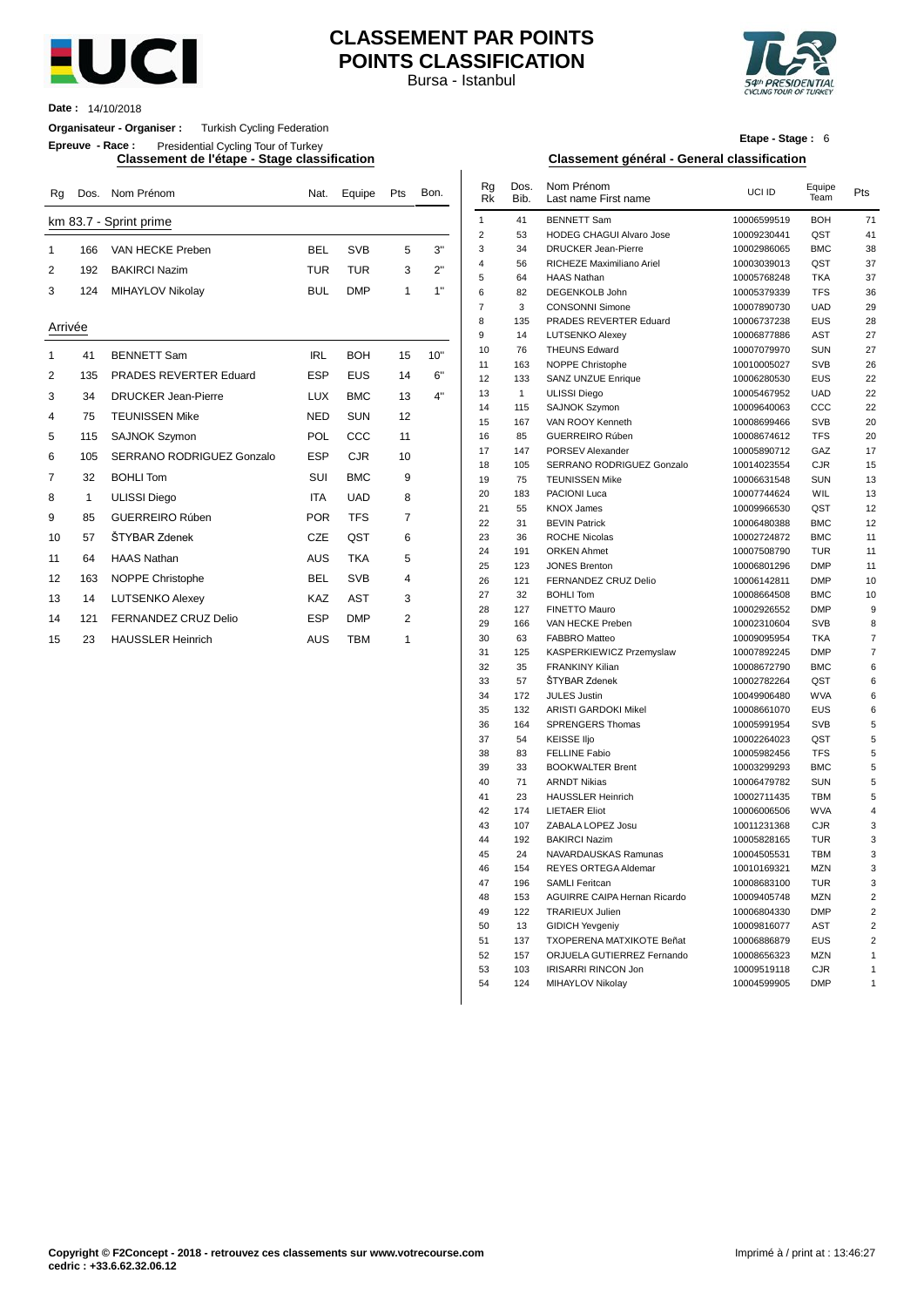

## **MEILLEUR GRIMPEUR MOUNTAIN CLASSIFICATION**

Bursa - Istanbul

14/10/2018 **Date :**

#### **Organisateur - Organiser :** Turkish Cycling Federation

**Epreuve - Race:** Presidential Cycling Tour of Turkey

#### **Classement de l'étape - Stage classification Classement général - General classification**

| Rq<br>Rk | <b>Bib</b> | Dos. Nom Prénom<br>Last name First name | Nat.       | Equipe<br>Team | Pts | Bon. | Rq<br>Rk       | Dos<br>Bit |
|----------|------------|-----------------------------------------|------------|----------------|-----|------|----------------|------------|
|          |            | km 55.1 - Mountain prime 3              |            |                |     |      |                | 21         |
|          | 21         | <b>BOLE Grega</b>                       | <b>SLO</b> | TBM            | 3   |      | $\overline{2}$ | 154        |
| 2        | 154        | <b>REYES ORTEGA Aldemar</b>             | COL        | <b>MZN</b>     | 2   |      | 3              | 137        |
|          | 155        | GARCIA SOSA Jhojan Orlando              | COL        | <b>MZN</b>     |     |      | 4              | 167        |
|          |            |                                         |            |                |     |      |                |            |

| Etape - Stage: 6 |  |  |  |
|------------------|--|--|--|
|------------------|--|--|--|

| Bon. | Rg<br><b>Rk</b> | Dos.<br><b>Bib</b> | Nom Prénom<br>Last name First name | UCI ID      | Equipe<br>Team | Pts            |
|------|-----------------|--------------------|------------------------------------|-------------|----------------|----------------|
|      | 1               | 21                 | <b>BOLE Grega</b>                  | 10002833188 | <b>TBM</b>     | 16             |
|      | $\overline{2}$  | 154                | <b>REYES ORTEGA Aldemar</b>        | 10010169321 | <b>MZN</b>     | 16             |
|      | 3               | 137                | <b>TXOPERENA MATXIKOTE Beñat</b>   | 10006886879 | <b>EUS</b>     | 11             |
|      | 4               | 167                | VAN ROOY Kenneth                   | 10008699466 | <b>SVB</b>     | 6              |
|      | 5               | 14                 | <b>LUTSENKO Alexey</b>             | 10006877886 | AST            | 5              |
|      | 6               | 152                | SIERRA SANCHEZ Yecid Arturo        | 10010985939 | <b>MZN</b>     | 5              |
|      | $\overline{7}$  | 196                | <b>SAMLI Feritcan</b>              | 10008683100 | <b>TUR</b>     | 5              |
|      | 8               | 95                 | RUBIO HERNANDEZ Diego              | 10006555867 | <b>BBH</b>     | $\overline{4}$ |
|      | 9               | 161                | DE GENDT Aime                      | 10007750381 | <b>SVB</b>     | 3              |
|      | 10              | 1                  | <b>ULISSI Diego</b>                | 10005467952 | <b>UAD</b>     | 3              |
|      | 11              | 135                | PRADES REVERTER Eduard             | 10006737238 | <b>EUS</b>     | $\overline{2}$ |
|      | 12              | 111                | <b>ANTUNES Amaro</b>               | 10043986652 | CCC            | $\overline{2}$ |
|      | 13              | 55                 | <b>KNOX James</b>                  | 10009966530 | QST            | 1              |
|      | 14              | 155                | GARCIA SOSA Jhojan Orlando         | 10035195725 | <b>MZN</b>     | 1              |
|      | 15              | 102                | <b>REIS Rafael</b>                 | 10006878900 | CJR            | 1              |
|      | 16              | 96                 | <b>SESSLER Nicolas</b>             | 10054193476 | <b>BBH</b>     | 1              |
|      | 17              | 103                | <b>IRISARRI RINCON Jon</b>         | 10009519118 | <b>CJR</b>     | 1              |
|      |                 |                    |                                    |             |                |                |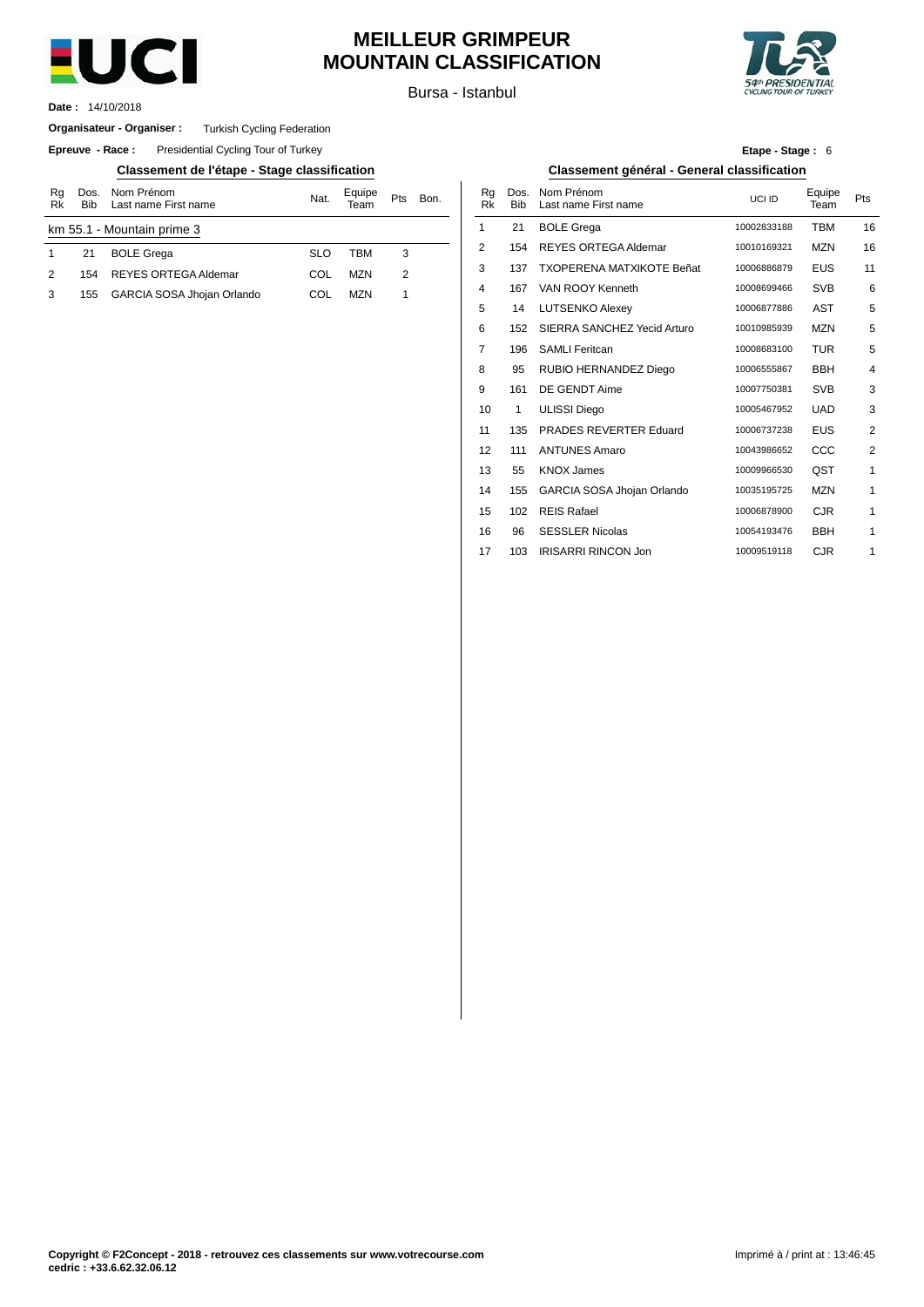

## **CLASSEMENT Beauties of Turkey Sprint Beauties of Turkey Sprint CLASSIFICATION**

Bursa - Istanbul



14/10/2018 **Date :**

#### **Organisateur - Organiser :** Turkish Cycling Federation

**Epreuve - Race:** Presidential Cycling Tour of Turkey

#### **Classement de l'étape - Stage classification Classement général - General classification**

| Rg<br>Rk                   | <b>Bib</b> | Dos. Nom Prénom<br>Last name First name | Nat.       | Equipe<br>Team | Pts | Bon.     |  |  |  |
|----------------------------|------------|-----------------------------------------|------------|----------------|-----|----------|--|--|--|
| km 150.7 - Beauties sprint |            |                                         |            |                |     |          |  |  |  |
|                            | 117        | <b>CIESLIK Pawel</b>                    | POL        | -CCC           | 5   | 0        |  |  |  |
| $\mathcal{P}$              | 137        | <b>TXOPERENA MATXIKOTE Beñat</b>        | <b>FSP</b> | <b>FUS</b>     | 3   | $\Omega$ |  |  |  |
| з                          | 77         | <b>VERVAEKE Louis</b>                   | BFI.       | <b>SUN</b>     |     |          |  |  |  |

| Etape - Stage: 6 |  |  |
|------------------|--|--|
|                  |  |  |

| Bon. | Rg<br>Rk | Dos.<br><b>Bib</b> | Nom Prénom<br>Last name First name | N° licence UCI<br><b>UCI Code</b> | Equipe<br>Team | Pts |
|------|----------|--------------------|------------------------------------|-----------------------------------|----------------|-----|
|      | 1        | 194                | <b>BALKAN Onur</b>                 |                                   | <b>TUR</b>     | 15  |
| 0    | 2        | 117                | <b>CIESLIK Pawel</b>               |                                   | CCC            | 5   |
| 0    | 3        | 54                 | <b>KEISSE IIjo</b>                 |                                   | QST            | 5   |
| 0    | 4        | 193                | <b>ATALAY Muhammed</b>             |                                   | <b>TUR</b>     | 5   |
|      | 5        | 164                | <b>SPRENGERS Thomas</b>            |                                   | <b>SVB</b>     | 3   |
|      | 6        | 161                | DE GENDT Aime                      |                                   | <b>SVB</b>     | 3   |
|      | 7        | 53                 | <b>HODEG CHAGUI Alvaro Jose</b>    |                                   | QST            | 3   |
|      | 8        | 137                | <b>TXOPERENA MATXIKOTE Beñat</b>   |                                   | <b>EUS</b>     | 3   |
|      | 9        | 166                | VAN HECKE Preben                   |                                   | <b>SVB</b>     | 3   |
|      | 10       | 196                | <b>SAMLI Feritcan</b>              |                                   | <b>TUR</b>     | 3   |
|      | 11       | 157                | ORJUELA GUTIERREZ Fernando         |                                   | <b>MZN</b>     | 1   |
|      | 12       | 51                 | <b>DECLERCQ Tim</b>                |                                   | QST            | 1   |
|      | 13       | 111                | <b>ANTUNES Amaro</b>               |                                   | CCC            | 1   |
|      | 14       | 77                 | <b>VERVAEKE Louis</b>              |                                   | <b>SUN</b>     | 1   |
|      | 15       | 167                | VAN ROOY Kenneth                   |                                   | <b>SVB</b>     | 1   |
|      | 16       | 21                 | <b>BOLE Grega</b>                  |                                   | <b>TBM</b>     | 1   |
|      |          |                    |                                    |                                   |                |     |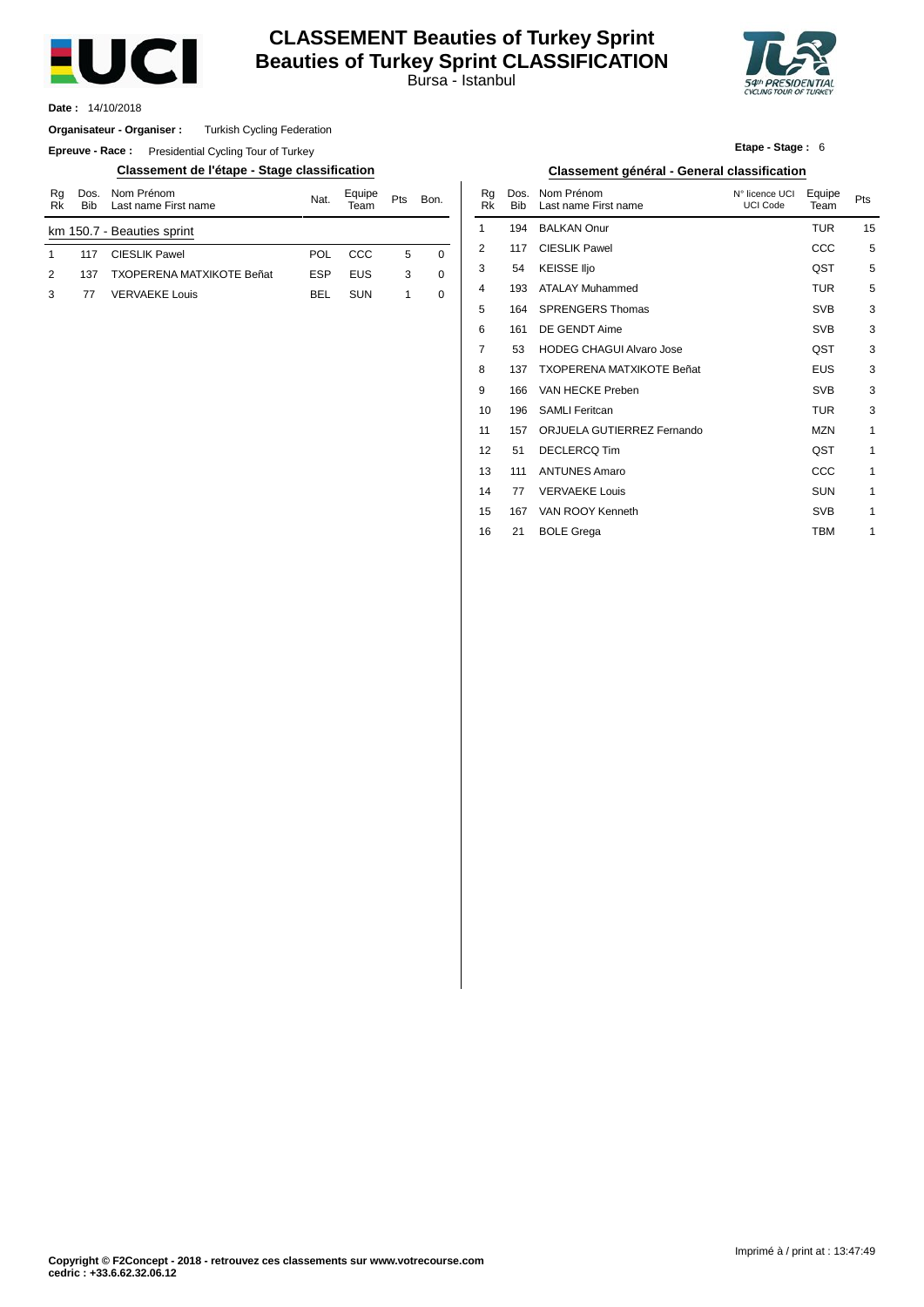

#### **CLASSEMENT PAR EQUIPE - TEAM CLASSIFICATION**

Bursa - Istanbul



**Etape - Stage :** 6

**Date :** 14/10/2018

 $\overline{a}$ 

**Organisateur - Organiser :** Turkish Cycling Federation

**Epreuve - Race :** Presidential Cycling Tour of Turkey

**Classement de l'étape - Stage classification Classement général - Général classification**

| Rg<br>Rk | Equipe<br>Team                                                           | Temps<br>Time          | Ecart<br>Gap |
|----------|--------------------------------------------------------------------------|------------------------|--------------|
| 1        | Bora - Hansgrohe<br>$41 - 45 - 43$                                       | 10h49'36"              |              |
| 2        | <b>Bmc Racing Team</b><br>$34 - 32 - 36$                                 | 10h49'42"              | 06"          |
| 3        | Delko Marseille Provence Ktm<br>121 - 123 - 127                          | 10h49'42"              | 06"          |
| 4        | Trek - Segafredo<br>$85 - 83 - 82$                                       | 10h49'42"              | 06"          |
| 5        | Team Katusha Alpecin<br>$64 - 63 - 66$                                   | 10h49'42"              | 06"          |
| 6        | <b>Team Sunweb</b><br>$75 - 76 - 73$                                     | 10h49'42"              | 06"          |
| 7        | Sport Vlaanderen - Baloise<br>163 - 162 - 164                            | 10h49'42"              | 06"          |
| 8        | Quick - Step Floors<br>$57 - 53 - 55$                                    | 10h49'42"              | 06"          |
| 9        | Caja Rural - Seguros Rga<br>$105 - 106 - 102$                            | 10h49'42"              | 06"          |
| 10<br>11 | Manzana Postobon Team<br>154 - 153 - 157<br>Wb Aqua Protect Veranclassic | 10h49'42"<br>10h49'42" | 06"<br>06"   |
| 12       | 175 - 176 - 174<br>Ccc Sprandi Polkowice                                 | 10h49'42"              | 06"          |
| 13       | $115 - 111 - 116$<br>Gazprom - Rusvelo                                   | 10h49'42"              | 06"          |
| 14       | 147 - 141 - 143<br>Burgos - Bh                                           | 10h49'42"              | 06"          |
| 15       | $94 - 91 - 95$<br><b>Uae Team Emirates</b>                               | 10h49'42"              | 06"          |
| 16       | $1 - 4 - 3$<br><b>Turkish National Team</b>                              | 10h49'42"              | 06"          |
| 17       | 191 - 192 - 197<br>Bahrain - Merida                                      | 10h51'13"              | 01'37"       |
| 18       | $23 - 24 - 27$<br>Astana Pro Team                                        | 10h51'40"              | 02'04"       |
| 19       | $14 - 12 - 16$<br>Euskadi Basque Country - Murias                        | 10h51'44"              | 02'08"       |
| 20       | 135 - 133 - 136<br>Wilier Triestina - Selle Italia<br>183 - 186 - 187    | 10h52'30"              | 02'54"       |

| Rg<br><b>Rk</b> | Equipe<br>Team                  | Temps<br>Time | Ecart<br>Gap |
|-----------------|---------------------------------|---------------|--------------|
| 1               | <b>Bmc Racing Team</b>          | 67h19'18"     |              |
| $\overline{2}$  | Team Katusha Alpecin            | 67h19'41"     | 23"          |
| 3               | Trek - Segafredo                | 67h20'03"     | 45"          |
| $\overline{4}$  | Manzana Postobon Team           | 67h20'19"     | 01'01"       |
| 5               | Sport Vlaanderen - Baloise      | 67h20'48"     | 01'30"       |
| 6               | Caja Rural - Seguros Rga        | 67h20'57"     | 01'39"       |
| 7               | Delko Marseille Provence Ktm    | 67h21'09"     | 01'51"       |
| 8               | Burgos - Bh                     | 67h23'45"     | 04'27"       |
| 9               | Wb Aqua Protect Veranclassic    | 67h23'55"     | 04'37"       |
| 10              | <b>Team Sunweb</b>              | 67h24'04"     | 04'46"       |
| 11              | Ccc Sprandi Polkowice           | 67h24'54"     | 05'36"       |
| 12              | Gazprom - Rusvelo               | 67h25'10"     | 05'52"       |
| 13              | Uae Team Emirates               | 67h25'20"     | 06'02"       |
| 14              | Quick - Step Floors             | 67h25'22"     | 06'04"       |
| 15              | Bahrain - Merida                | 67h25'52"     | 06'34"       |
| 16              | Astana Pro Team                 | 67h26'09"     | 06'51"       |
| 17              | Euskadi Basque Country - Murias | 67h31'50"     | 12'32"       |
| 18              | Bora - Hansgrohe                | 67h33'29"     | 14'11"       |
| 19              | <b>Turkish National Team</b>    | 67h34'26"     | 15'08"       |
| 20              | Wilier Triestina - Selle Italia | 68h00'04"     | 40'46"       |